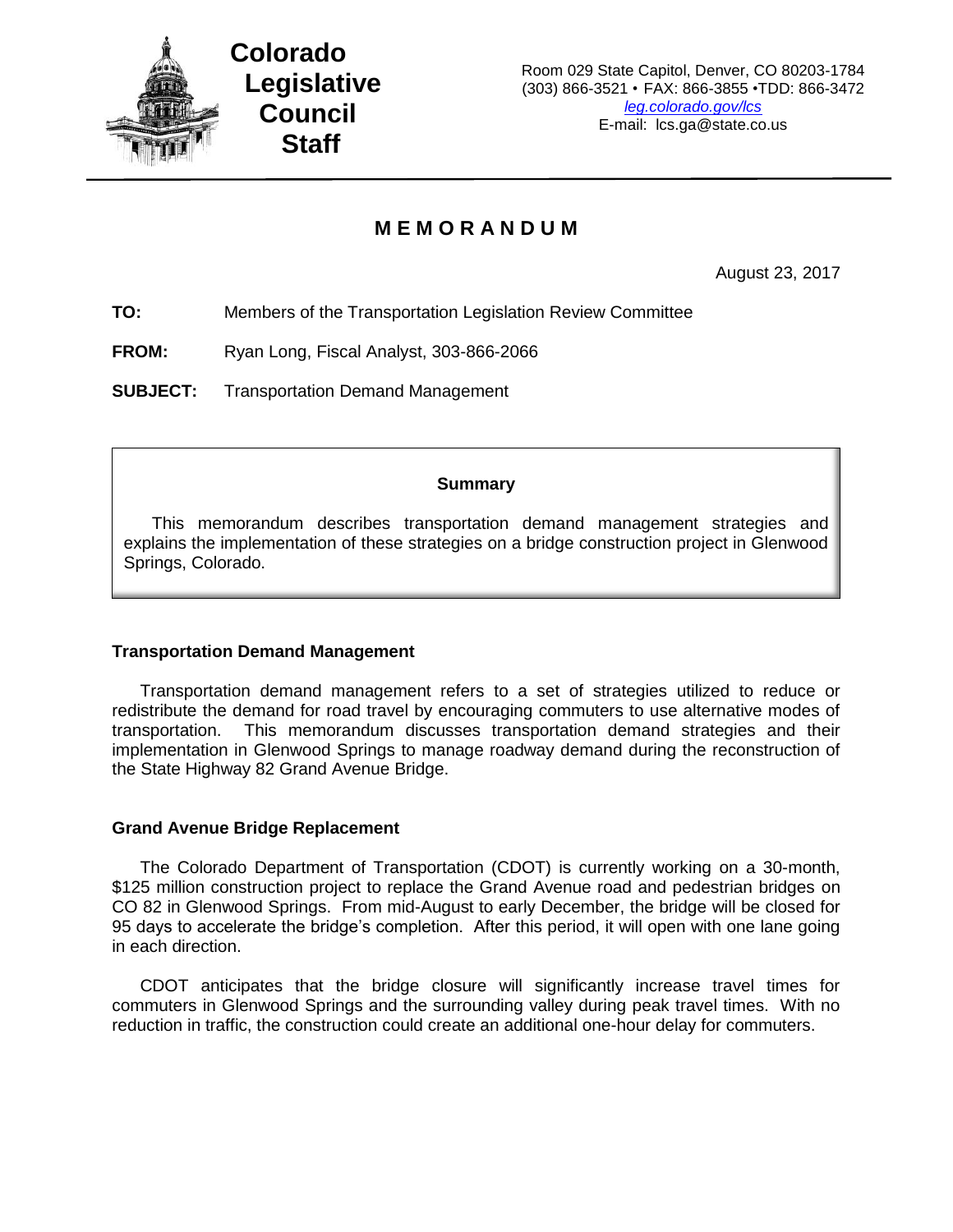**Figure 1 Grand Avenue Bridge Replacement Rendering**



*Source: Colorado Department of Transportation.*

### **Traffic Mitigation**

To reduce the traffic delay caused by the bridge closure, CDOT has a goal of reducing traffic volume by 35 percent during the construction period. To achieve this goal, CDOT is working with the surrounding communities and businesses to encourage and implement a number of transportation demand strategies, including:

- transit incentives;
- carpooling and vanpooling;
- biking and walking;
- changes to work schedules;
- rush hour avoidance; and
- school-pools.

*Transit incentives.* Encouraging the use of public transit alternatives for single-occupancy vehicles is one strategy that can help reduce traffic volume. This can be accomplished by offering reduced transit fares or creating fare passes. For the duration of the bridge closure, the Roaring Fork Transportation Authority is providing free fares on three downtown shuttles and its bus service between Parachute and Glenwood Springs. CDOT has a goal of encouraging 100 people to stop driving and switch to public transit.